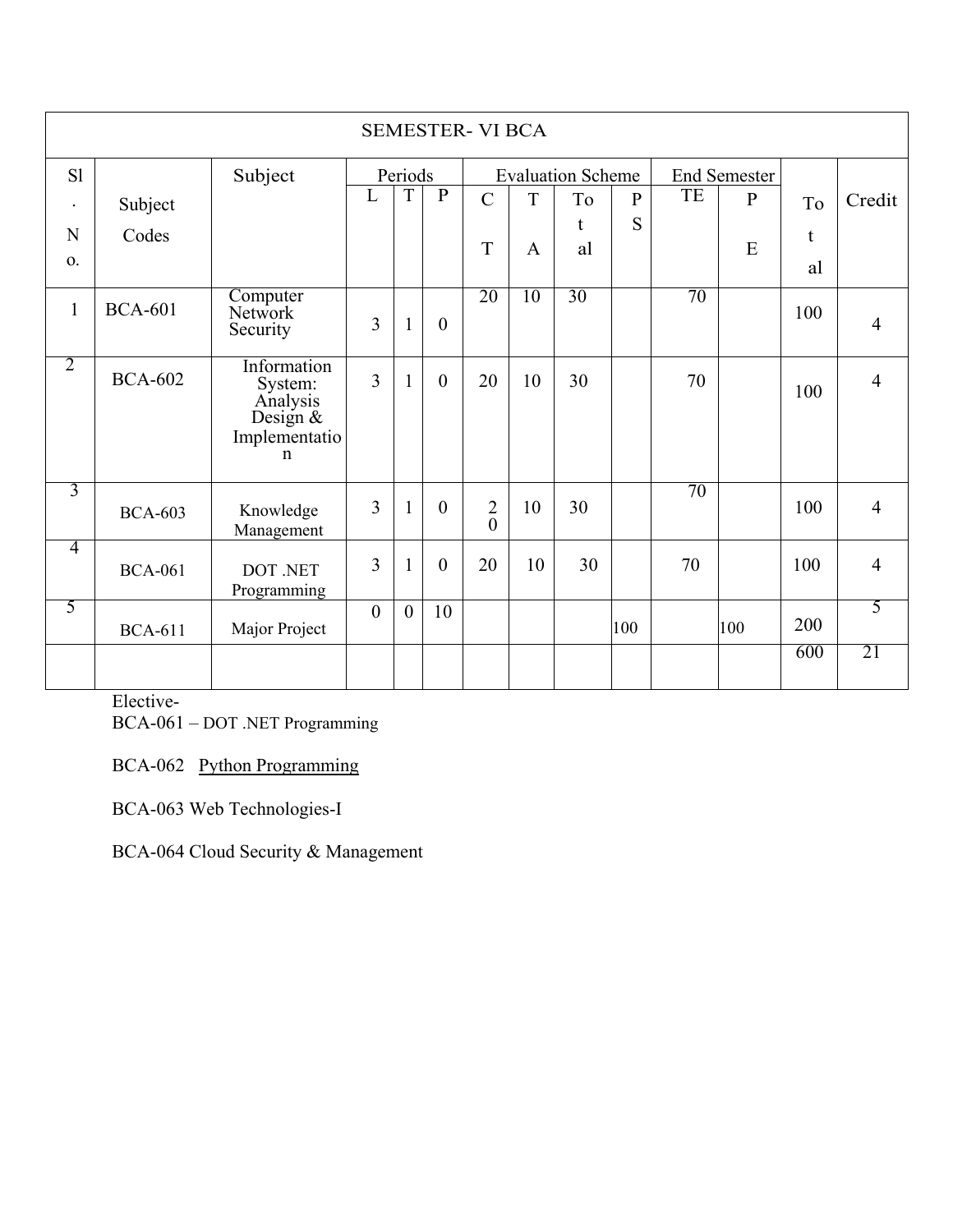| Subject: -                   | <b>Subject Code</b> | <b>Max.marks</b> | <b>Credit</b> |
|------------------------------|---------------------|------------------|---------------|
| Computer<br>Network Security | <b>BCA-601</b>      | 70               |               |

| Attack, Services and Mechanism, Model for Internetwork Security.                                                                  |
|-----------------------------------------------------------------------------------------------------------------------------------|
|                                                                                                                                   |
| Cryptography: Notion of Plain Text, Encryption, Key, Cipher<br>Text, Decryption and cryptanalysis; Public Key Encryption, digital |
| Authentication Application: Kerveros, X.509, Directory<br>Authentication Service, Pretty Good Privacy, S/Mime.                    |
| Overview, Authentication header, Encapsulating Security Pay<br>Load combining Security Associations, Key Management.              |
| Requirement, Secure Socket Layer, Transport Layer Security,                                                                       |
| Architecutre-SMMPVI1 Communication                                                                                                |
| Intruders, Viruses and Relate Threats, Firewall Design Principles.<br>software                                                    |
|                                                                                                                                   |

## **Referential Books:**

1. W. Stallings, Networks Security Essentials: Application & Standards, Pearson Education, 2000.

2. W.Stallings, Cryptography and Network Security, Principles and Practice,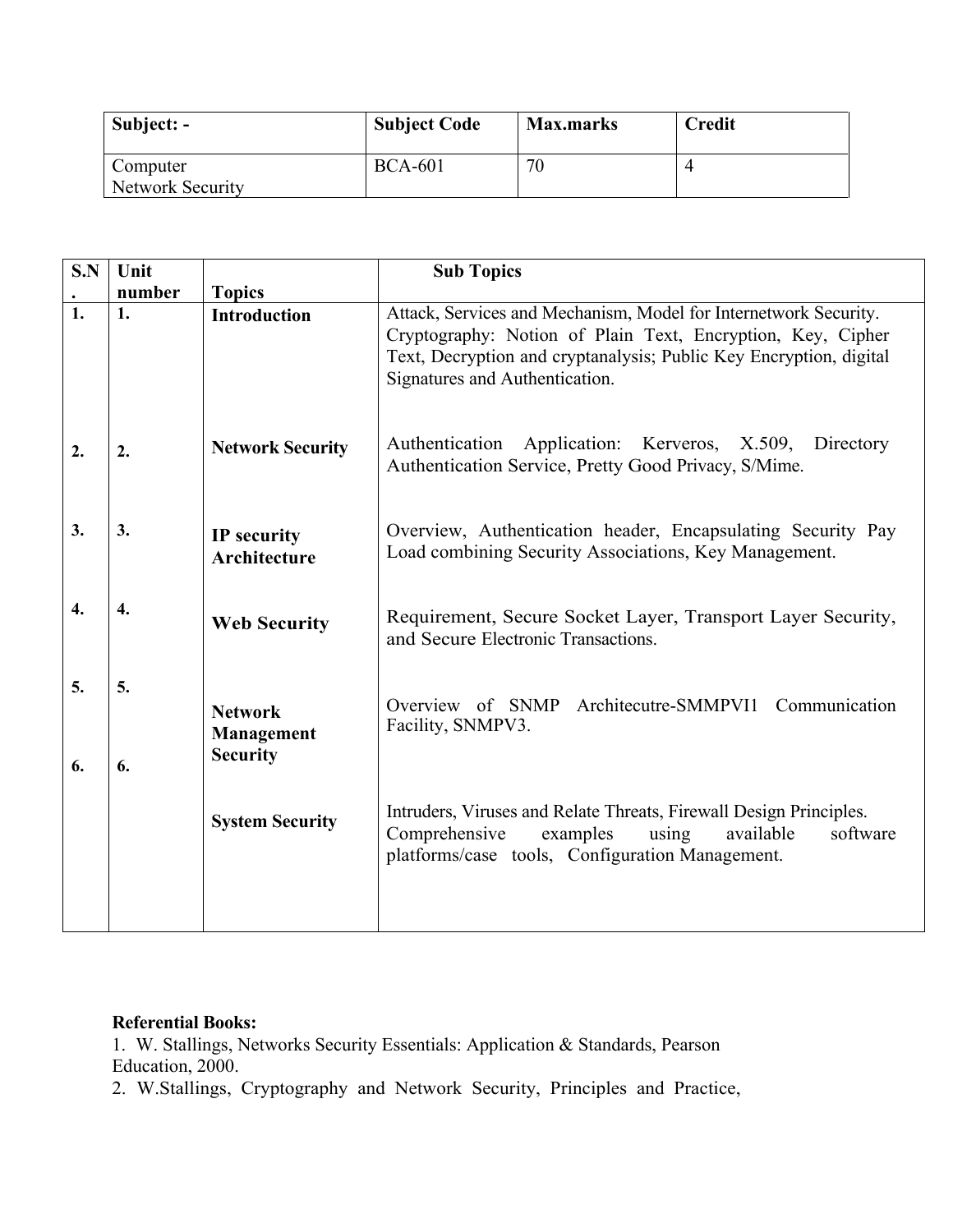Pearson Education, 2000.

| Subject: -                               | <b>Subject Code</b> | <b>Max.marks</b> | <b>Credit</b> |
|------------------------------------------|---------------------|------------------|---------------|
| Information System:<br>Analysis Design & | <b>BCA-602</b>      | 70               |               |
| Implementation                           |                     |                  |               |

| S.N              | Unit     |                                                                             | <b>Sub Topics</b>                                                                                                                                                                                                                                                                                                                                                                                                                                                                                                                          |
|------------------|----------|-----------------------------------------------------------------------------|--------------------------------------------------------------------------------------------------------------------------------------------------------------------------------------------------------------------------------------------------------------------------------------------------------------------------------------------------------------------------------------------------------------------------------------------------------------------------------------------------------------------------------------------|
|                  | numb     | <b>Topics</b>                                                               |                                                                                                                                                                                                                                                                                                                                                                                                                                                                                                                                            |
| 1.               | er<br>1. | <b>Overview of System</b><br><b>Analysis and Design</b>                     | Systems Development Life Cycle; concept and Models:<br>determination,<br>logical<br>design,<br>physical<br>requirements<br>planning, implementation, planning and<br>design,<br>test<br>performance evaluation, communication, interviewing, presentation<br>skills; group dynamics; risk and feasibility analysis; group based<br>approaches, JAD, structures walkthroughs, and design and code<br>reviews; prototyping; database design software quality metrics;<br>application categories software package evaluation and acquisition. |
| 2.               | 2.       | <b>Information</b><br><b>Requirement Analysis</b>                           | Process modeling with physical logical data flow diagrams, data<br>modeling with logical entity relationship diagrams.                                                                                                                                                                                                                                                                                                                                                                                                                     |
| 3.               | 3.       | <b>Developing a Proposal</b>                                                | Feasibility study and cost estimation.                                                                                                                                                                                                                                                                                                                                                                                                                                                                                                     |
|                  |          | <b>System Design</b>                                                        | Design of input and control, design of output and control,<br>file design/database design, process, user interface design,<br>prototyping; software constructors; documentation.                                                                                                                                                                                                                                                                                                                                                           |
| $\overline{4}$ . | 4.       | <b>Application</b><br>Development<br>Methodologies and<br><b>CASE</b> tools | Information engineering structured system analysis and design, and<br>object oriented methodologies for application development data<br>modeling, process modeling, user interface design, and<br>prototyping, use of computer aided software engineering<br>(CASE) tools in the analysis design and implementation of<br>information systems.                                                                                                                                                                                             |
| 5.               | 5.       | Design and<br><b>Implementation on</b><br><b>OO</b> Platform                | Object oriented analysis and design through object modeling<br>technique, object modeling, dynamic modeling and functional<br>object oriented design and object oriented programming systems for<br>implementation, object oriented data bases.                                                                                                                                                                                                                                                                                            |
| 6.               | 6.       | <b>Managerial issues in</b>                                                 |                                                                                                                                                                                                                                                                                                                                                                                                                                                                                                                                            |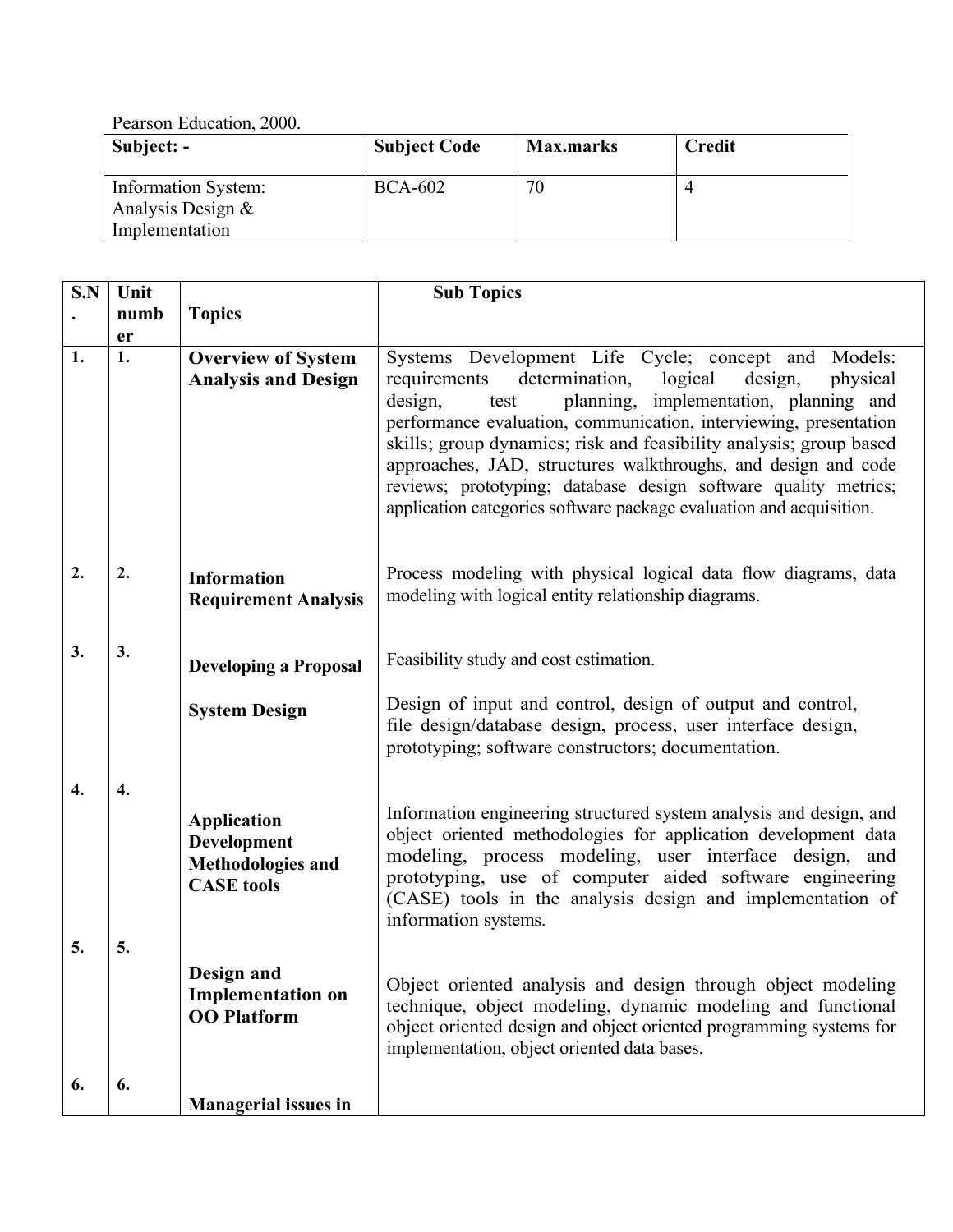| <b>Software Projects</b> | Introduction to software markets; planning of software projects, |
|--------------------------|------------------------------------------------------------------|
|                          | size and cost estimates; project scheduling; measurement of      |
|                          | software quality and productivity, ISO and capability maturity   |
|                          | models for organizational growth.                                |
|                          |                                                                  |
|                          |                                                                  |

## **Referential Books:**

1. I.T.Haryszkiewycz, Introduction of System Analysis and Design, Pearson Education, (PHI) 1998.

2. V.Rajaraman, Analysis and Design of Information System, Pearson Education, 1991.

3. J.A.Senn, "Analysis and Design of Information Systems"

4. J.K.Whiten., L.D.Bentley, V.M.Beslow, "System Analysis and Design Methods", (Galgotia Publications Pvt.Ltd.) 1994

| Subject: -           | <b>Subject Code</b> | <b>Max.marks</b> | <b>Credit</b> |
|----------------------|---------------------|------------------|---------------|
| Knowledge Management | <b>BCA-603</b>      | 70               |               |

| S.N          | Unit   |                                                               | <b>Sub Topics</b>                                                                                                                        |
|--------------|--------|---------------------------------------------------------------|------------------------------------------------------------------------------------------------------------------------------------------|
|              | number | <b>Topics</b>                                                 |                                                                                                                                          |
| 1.           | 1.     | <b>Business</b>                                               | Modeling Decision Process; Decision support systems; Group                                                                               |
|              |        | Intelligence and                                              | decision support and Groupware Technologies.                                                                                             |
|              |        | <b>Business Decisions</b>                                     |                                                                                                                                          |
| 2.           | 2.     | <b>Executive</b><br><b>Information and</b><br>support Systems | Business Expert System and AI, OLTO & OLAP; Data Warehousing;<br>Data Marts, Data Warehouse architecture; Tools for data<br>warehousing. |
| 3.           | 3.     | <b>Multi- Dimensional</b><br>analysis                         | Data mining and knowledge discovery; Data mining and<br>Techniques; Data mining of Advance Databases.                                    |
| $\mathbf{4}$ | 4.     | Knowledge<br><b>Management</b><br><b>Systems</b>              | Concept and Structure KM systems, techniques of knowledge<br>management appreciation & limitation.                                       |

## **Referential Books:**

- 1. Decision support system, EIS, 2000
- 2. W.H.Inmon, "Building Data Warehousing", Willey, 1998.